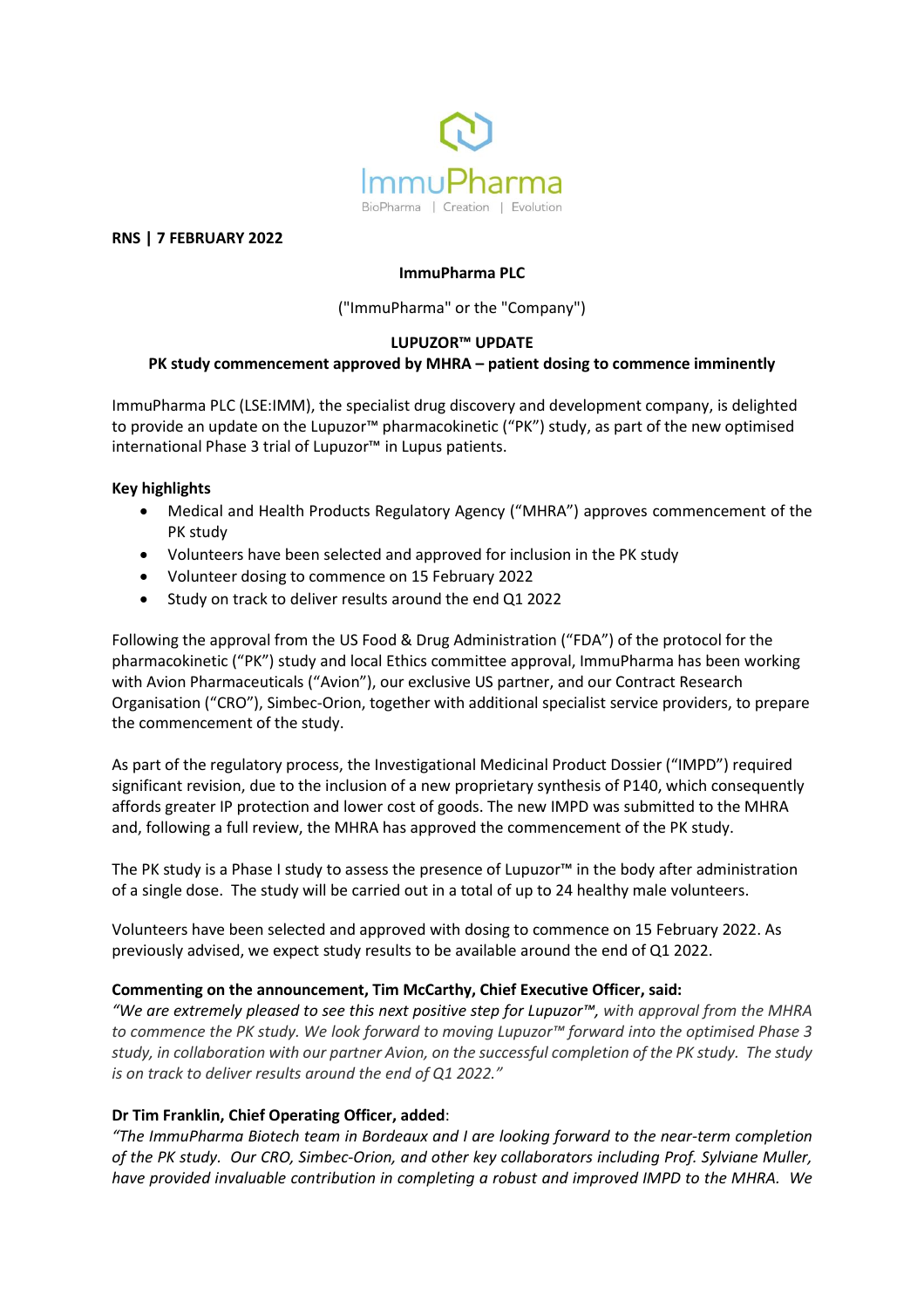*look forward with Avion to moving Lupuzor™ forward and in parallel, we will continue to focus on unlocking further value through the other indications within the P140 platform and the anti-infective programs."*

End

*This announcement contains inside information as stipulated under the UK version of the Market Abuse Regulation no 596/2014 which is part of English law by virtue of the European (withdrawal) Act 2018, as amended. On publication of this announcement via a regulatory information service, this information is considered to be in the public domain.*

For further information please contact:

| ImmuPharma PLC (www.immupharma.com)                                               | +44 (0) 207 152 4080 |
|-----------------------------------------------------------------------------------|----------------------|
| Tim McCarthy, Chairman and Chief Executive Officer                                |                      |
| Dr Tim Franklin, Chief Operating Officer                                          |                      |
| Lisa Baderoon, Head of Investor Relations & Non-Executive Director                | +44 (0) 7721 413496  |
| <b>SPARK Advisory Partners Limited (NOMAD)</b><br>Neil Baldwin                    | +44 (0) 203 368 3550 |
| <b>Stanford Capital Partners (Joint Broker)</b><br>Patrick Claridge<br>John Howes | +44 (0) 20 3650 3650 |
| <b>Bob Pountney</b>                                                               |                      |
| <b>SI Capital (Joint Broker)</b><br>Nick Emerson                                  | +44 (0) 1483 413500  |

#### **Notes to Editors**

#### **About ImmuPharma PLC**

ImmuPharma PLC (LSE AIM: IMM) is a specialty biopharmaceutical company that discovers and develops peptide-based therapeutics. The Company's portfolio includes novel peptide therapeutics for autoimmune diseases, metabolic diseases, anti-infectives and cancer. The lead program, Lupuzor™, is a first-in class autophagy immunomodulator which is in Phase 3 for the treatment of lupus and preclinical analysis suggest therapeutic activity for many other autoimmune diseases that share the same autophagy mechanism of action. ImmuPharma and Avion Pharmaceuticals signed on 28 November 2019, an exclusive licence and development agreement and trademark agreement for Lupuzor™ to fund a new international Phase 3 trial for Lupuzor™ and commercialise in the US.

For additional information about ImmuPharma please visit www.immupharma.co.uk

ImmuPharma's LEI (Legal Entity Identifier) code: 213800VZKGHXC7VUS895.

### **About Simbec-Orion**

Simbec-Orion, for the last four decades, has been providing clinical trial management services across a wide range of therapeutic indications and phases. The clinical research organisation with a flexible, specialist approach, they strive to become a trusted partner for their clients. Their passion as a CRO is rare diseases and oncology.